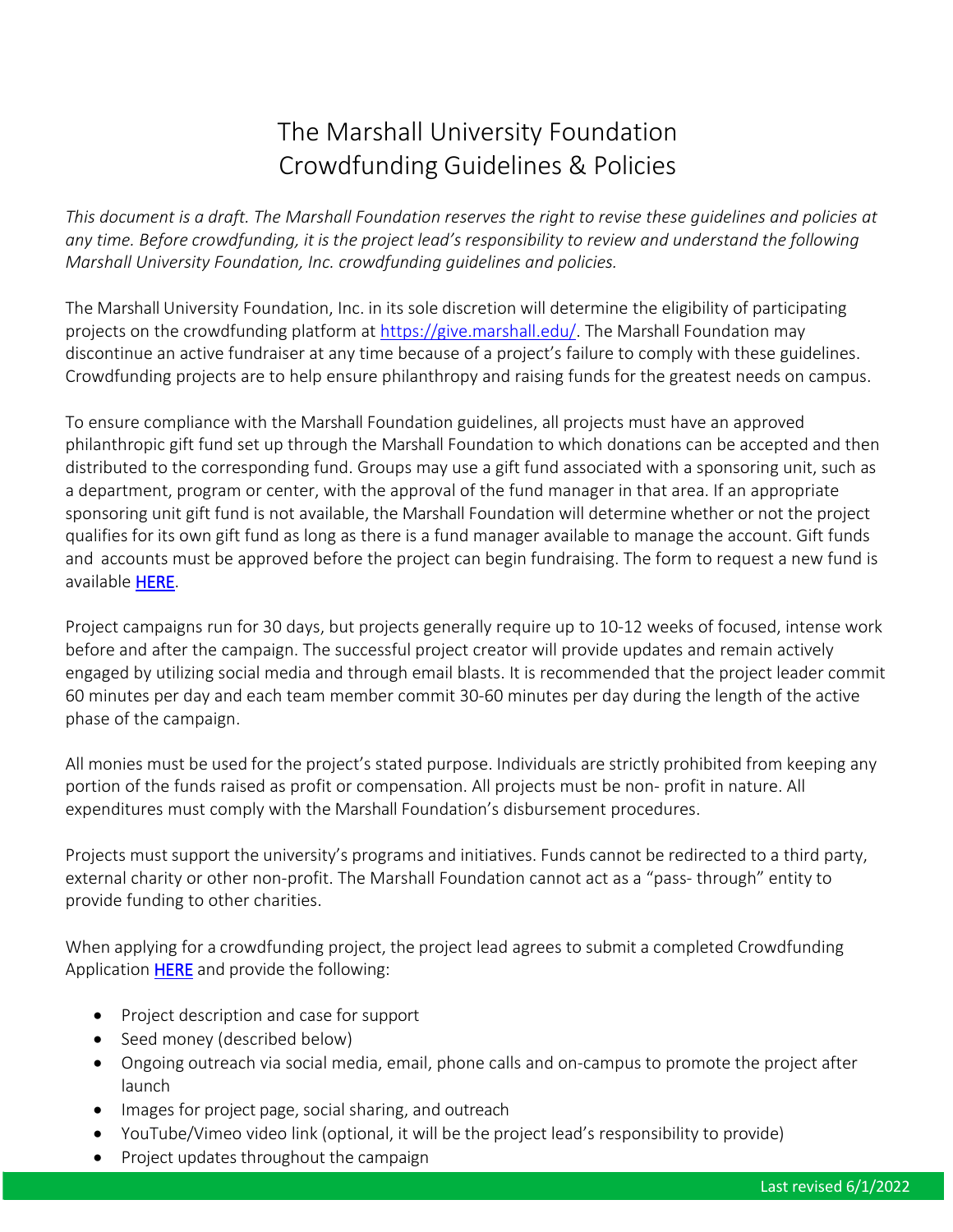The Marshall Foundation will support the project by:

- Creating the project page with the provided content
- Offering strategy and guidance throughout the term of the project
- Processing gifts received through the online giving platform and directing the money into the designated fund
- Adding any offline fundraising gifts to the online giving platform
- Providing a gift acknowledgement to all donors

All content on project pages must be approved by the Marshall Foundation. The Marshall Foundation has the right to edit, or require project content edits at any point in the campaign.

Projects should have specific goals and be driven by tangible accomplishments - for example, purchasing new equipment, funding travel fees, or providing student workshop opportunities. Projects without a specific goal are generally less successful and may not qualify for their own page.

It is up to the project team to market its campaign and provide outreach. The larger the crowdfunding project group, the more likely it will be successful. Groups should consist of at least three people that will focus on marketing and outreach.

In order to ensure the success of each new project, seed money must be verbally obtained and documented prior to launch. Documentation must be provided to the Marshall Foundation at least two weeks before the expected launch date to ensure the goal can be reached.

Seed money is a percentage (usually half) of a team's total crowdfunding goal that they are certain will come in once the campaign is live. Seed money ensures that the project appears successful from the start. Donors are more likely to support a project that looks like it is on track to meet its goal. Seed money can either be a verbal or written commitment. If the donor is willing to give the donation directly to a team member then and there, the amount can be added to the project as an offline donation by the Marshall Foundation. In some cases, the donor will simply commit to a certain dollar amount once the project goes live. In this situation, the donor will have to go to the crowdfunding page to fulfill their gift after the project launches. The team may need to follow up with them to ensure that they fulfill their commitment.

Seed money is secured from people that team members know personally. Seed money can be secured in a variety of ways: phone calls, emails, social media, or face to face. It is important that a direct ask is made for a specific amount in order for it to count as seed money. All outreach should be done no less than two weeks prior to the launch date. Start putting lists of potential donors together for outreach. This list can include but is not limited to:

- Former members of your organization (Alumni)
- Family, Friends and Peers
- Professors, Advisors, Co-workers and Mentors